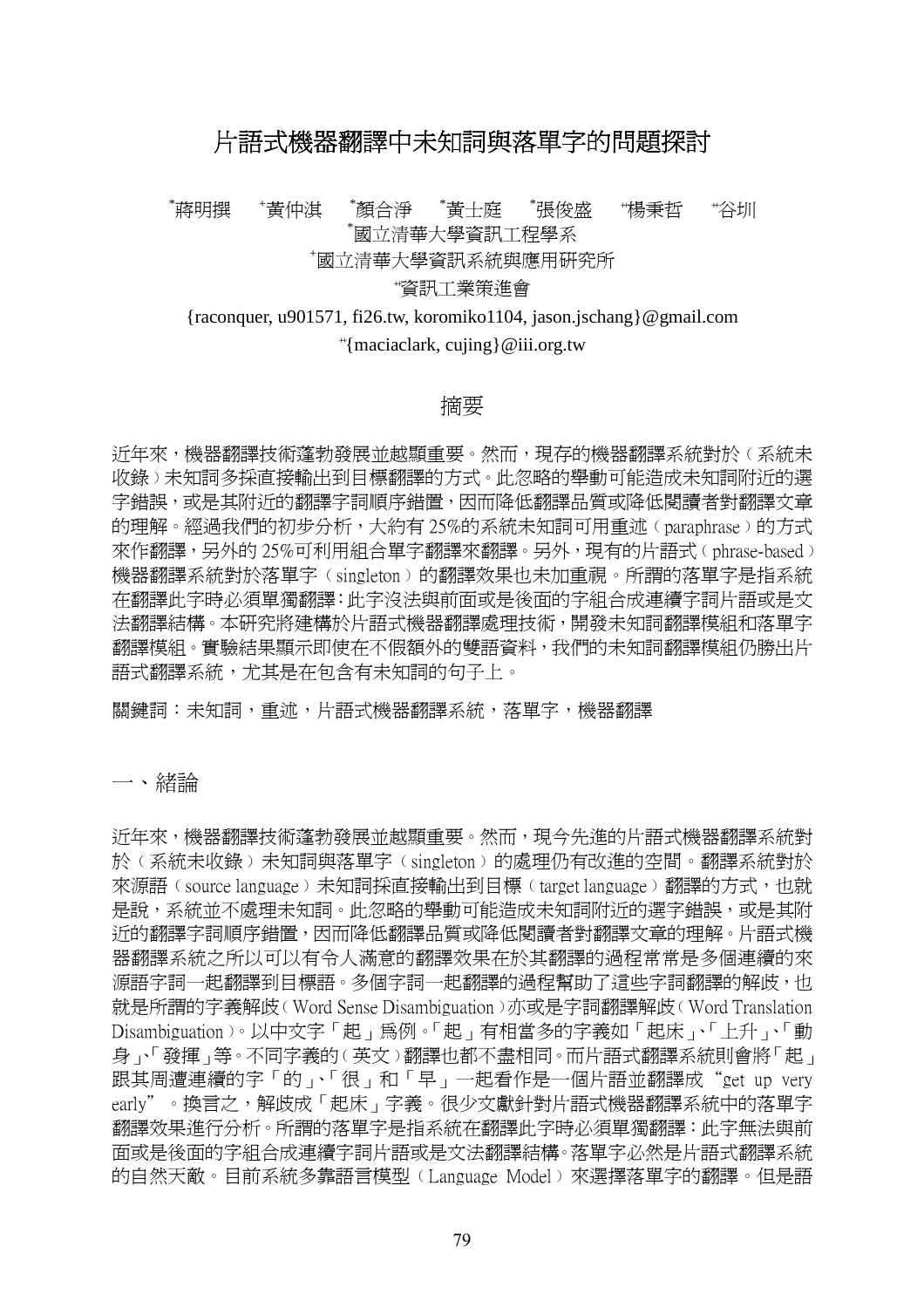言模型受限於字數限制,也不考慮像是字詞詞性等語言現象,大多數選擇最高頻的翻 譯。落單字的翻譯解歧效果直接影響了翻譯之品質。

 首先,我們分析了 NIST MT-08 的測試句。美國 NIST﹙National Institute of Standards and Technology﹚幾乎每年都會舉辦 MT 的比賽來促進自動翻譯研究的發展。經過我們的初 步分析,大約有 25%的系統未知詞可用重述﹙paraphrase﹚的方式來作翻譯,另外的 25% 可利用組合單字翻譯來翻譯。重述就是將未知詞轉換成意思相近但現於現有雙語語料中 的字詞。重述的論文探討已經相當多且齊全。在這個計畫中,我們將著重在跟重述佔有 相同重要角色的組合單字翻譯上。我們利用組合單字的翻譯來翻譯未知詞。我們的處理 方法不假額外的雙語資料(文獻多直接藉由擴大雙語語料來減少未知詞),只利用現存 的訓練資料來尋找可能的單字翻譯,也就是,系統已知字詞(in-vocabulary)翻譯。更 精確的來說,我們組合排列現有的雙語訓練資料中未知詞的構成字之翻譯,並加以排序 以得到較為可能的未知詞翻譯。例如:藉由雙語資料中「上」的翻譯 upper、above、rise 等,以及「肢」的翻譯 body、limbs 等可組合出 NIST MT-06 未知詞「上肢」的翻譯 upper limbs。類似的方法可以組合出形容詞-名詞複合字未知詞「韓戰」﹙Korean war﹚,名詞-名詞複合字未知詞「邊貿」(border trade),動詞-形容詞複合字未知詞「成名」(become famous)之翻譯。其中,「邊貿」也是目前最尖端的翻譯系統 Google Translate 之未知詞。

 另外,在針對片語式機器翻譯中落單字的翻譯時,我們發現,隨機抽樣 NIST MT-08 的五十中文句中,落單字佔全文比例高於 6%,落單字又以名詞、動詞居多,各佔 72%、 21%。人工分析系統對於不同詞性字詞的翻譯品質差異很大,名詞可達五成正確率 (precision),但是動詞只到兩成。分析 NTCIR 2011 年專利翻譯比賽的發展中資料,也 顯示了類似比例—落單字佔全文比例約 5%。由上面幾組數據,我們知道落單字跟未知 詞一樣,都是片語式機器翻譯系統急須面對處理的課題。我們預計利用「動詞-名詞」 或是「動詞-副詞」搭配詞(collocation)來幫助落單字的解歧,以增加片語式機器翻譯 系統之翻譯品質。畢竟,落單字要解歧就需要看稍微遠一點的字詞(context),而搭配 詞往往又是幫助解歧的有用資訊﹙一個搭配詞一個字義 one sense per collocation﹚。以「起」 和「打擊」這兩個多義字來作說明。它們的翻譯可能為 get up、rise、increasing、play、 have 等,和 fight、combat、batting、bat 等。但是當「起」的附近有搭配詞「早」時 get up 較有可能,當附近有名詞搭配詞「作用」時 play、have 較有可能(此時的「起」有「發 揮」的意思﹚。類似地,當「打擊」附近有搭配詞「犯罪」出現時 fight、combat 較有可 能,而當其附近出現「區」,「棒球」時,則是 batting、bat 較為可能。由上面的例子, 我們預期:不一定緊密相鄰的「動詞-名詞」或是「動詞-副詞」搭配詞,或稱為有彈性 的搭配詞(flexible collocation), 將可幫助片語式機器翻譯中落單字解歧。

 本研究將建構於現有片語式機器翻譯處理技術,例如公開原始碼的 Moses 翻譯系 統,開發未知詞翻譯模組和落單字翻譯模組。未知詞翻譯模組將從現存的雙語訓練資料 中尋找未知詞構成字之翻譯,進而組合、排序未知詞的翻譯候選﹙利用雙語對應機率和 單語流暢度加以排序﹚。排序好的翻譯候選將利用 XML 標記方法輸入片語式機器翻譯系 統以作句子翻譯。落單字翻譯模組則會先利用大量的中文語料‹如:Chinese Gigawords〉 抽取出數學統計上可能的搭配詞如「起…作用」、「打擊…犯罪」等。然後藉由這些搭配 詞來為落單字解歧。解歧完後的落單字翻譯也是利用 XML 標記方法將翻譯候選提供給 真正作句子翻譯的片語式機器翻譯系統。所以我們的方法除了使用雙語資料外,也會利 用中文語料與英文語料(如: English Gigawords) 取得中文搭配詞和英文語言模型。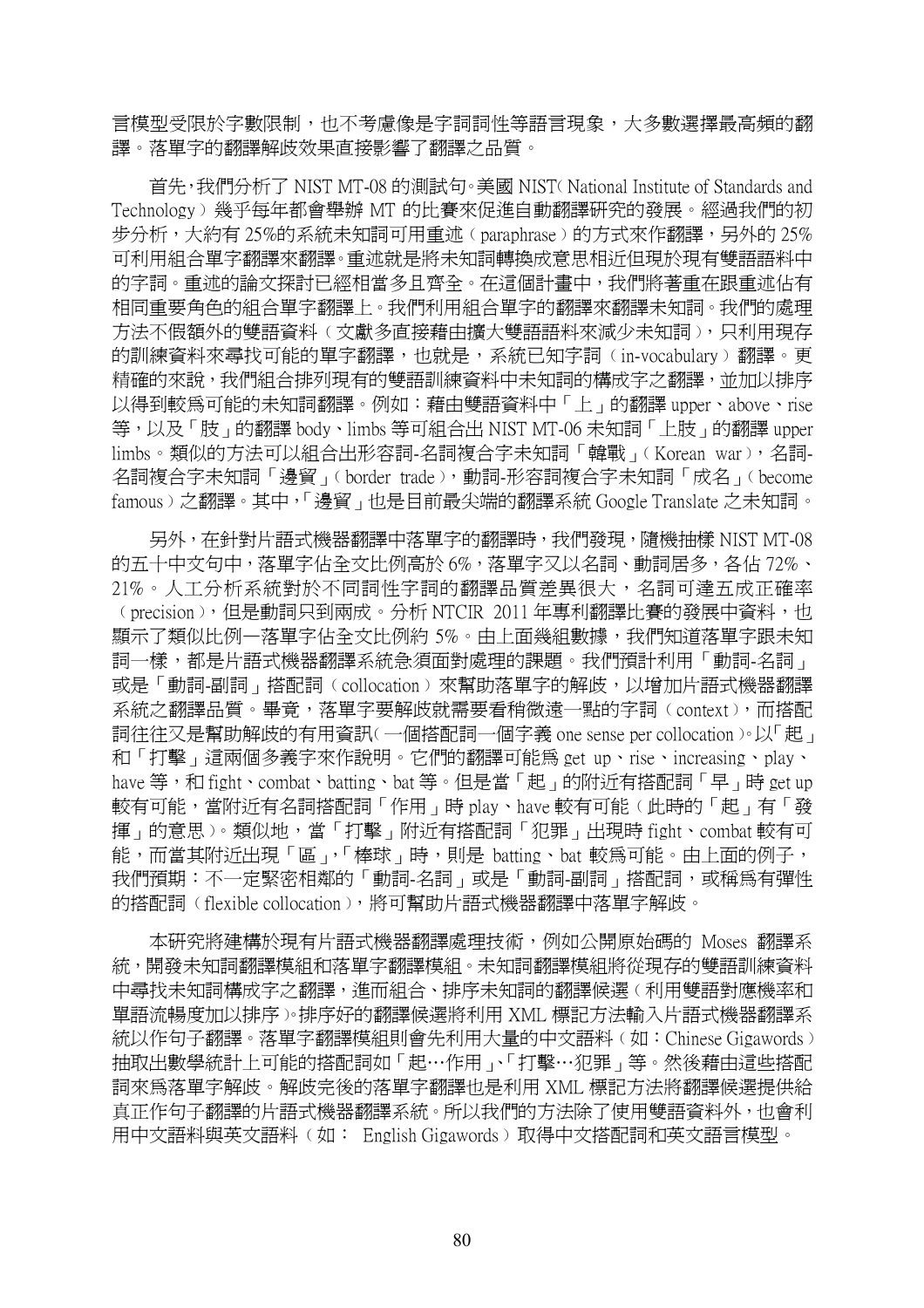二、研究方法(The Method)

本研究的範圍在於解決一般機器翻譯最常忽略的未知詞翻譯問題還有落單字的翻譯解 歧問題。目標是,在現有雙語訓練語料中,為未知詞找出翻譯並有效排序翻譯候選,另 外,正確替落單字解歧,提升機器翻譯品質亦或是幫助閱讀者閱讀。我們將在以下章節 詳述建構在現有片語式機器翻譯系統之上的未知詞翻譯模組和落單字解歧模組。

### (一) 未知詞翻譯模組

未知詞翻譯模組針對未收錄於機器翻譯訓練語料的字詞產生並依照可能機率排列其翻 譯候選。此模組可分爲兩個子模組—組成字模組和重述模組(目前我們較著重在文獻較 少提到的組成字模組〉。

#### 1. 組成字模組

未知詞是系統未收錄的字詞,也就是,利用完全無誤比對(exact-match)來杳詢雙語語 料以得目標語翻譯必定是徒勞無功的。此模組將原本完全無誤比對﹙exact-match﹚的翻 譯查詢轉換成一連串的部分比對﹙partial-match﹚查詢以先求得未知詞構成字的翻譯。接 著從這些查詢回來的雙語配對(phrase pair)中,擷取出未知詞組成字的可能翻譯。最 後,藉由組合組成字翻譯來翻譯未知詞,並且參考雙語字層級(character-level)翻譯機 率和目標語的語言模型來排序未知詞翻譯候選。步驟大綱如下。

步驟一:我們將原本毫無所獲的字詞翻譯查詢轉換成一系列的萬用字元(wildcard) 查詢以得組成字之可能翻譯。舉例來說,在不增加或是改變雙語語料的情況下,我們將 對於未知詞「上肢」毫無斬獲的完全比對翻譯查詢變成「上\*」和「\*肢」的部分比對系 列查詢,可查到翻譯配對如(上訴, appeal for )(上升, increasing of )(上段, upper block)等,和(四肢, the body)、(四肢, four limbs)、(義肢, prosthesis)等。

步驟二:上一個步驟得到的是來源語的字詞翻譯而不是未知詞組成字的翻譯,也就 是,不是字層級﹙character-level﹚的翻譯。所以此步驟首先擷取出組成字的翻譯可能。 我們是利用 N-gram 來擷取出組成字的可能翻譯。以翻譯配對(上段, upper block)和(四 肢, four limbs) 為例。未知詞的組成字「上」和「肢」的可能翻譯分別是"upper"、 "block"、"upper block" 和 "four"、"limbs"、"four limbs"。值得注意的是, 產生 N-gram 時,我們會考慮其變化型。這些產生的 N-gram, 其實詞(例如名詞、動詞 等)限定必須出現在一個大的字詞語料庫中(例如 WordNet), 如果沒被此大的語料庫 所包含將被剔除:畢竟一個沒被字詞語料庫包含的實詞,其 N-gram 應該也不是怎樣好 的翻譯候選。最後,我們排除低頻的 N-gram。為了公平的比較,次數是變化型的累加 並共享。為了得到原形化資訊,我們實作時,利用 NLTK 中提供的原形化器﹙Bird 等 人, 2008﹚。表一呈現步驟一和步驟二的個別產物。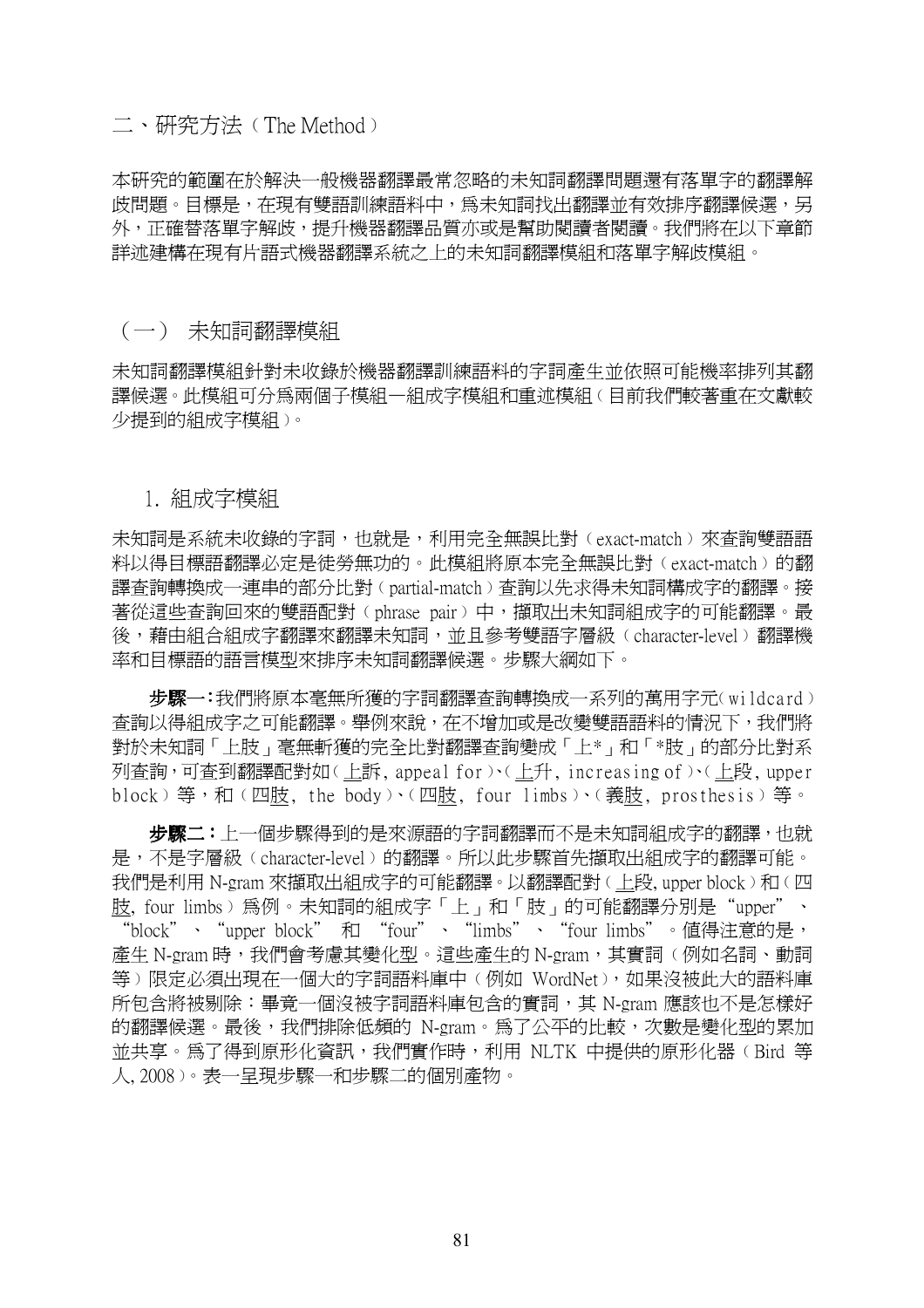|      | グレ<br>・ シ ツハ | /  H´ノ /  / ハ-──HJナflリ    / 上    /丿 |             |  |
|------|--------------|-------------------------------------|-------------|--|
| 步驟一  |              | 步驟二                                 |             |  |
| 來源字詞 | 目標 phrase    | 來源字詞                                | 目標 N-grams  |  |
| 四肢   | the body     | 四肢                                  | body        |  |
| 四肢   | extremities  | 四肢                                  | extremity   |  |
|      |              | 四肢                                  | extremities |  |
| 四肢   | four limbs   | 四肢                                  | four        |  |
|      |              | 四肢                                  | limb        |  |
|      |              | 四肢                                  | limbs       |  |
|      |              | 四肢                                  | four limbs  |  |
| 義肢   | prosthesis   | 義肢                                  | prosthesis  |  |

表一: 步驟一和步驟二的輪出產物

表二:所有組成方法和特色組成方法所產生的雙語關聯例子。

| 字典中配對  |             |                                                                       | 雙語關聯                       |  |
|--------|-------------|-----------------------------------------------------------------------|----------------------------|--|
| source | translation | 所有組成方法                                                                | 特色組成方法                     |  |
| phrase |             | All Constituent                                                       | <b>Salient Constituent</b> |  |
| 肢      | limb        | (肢, limb)                                                             | (肢, limb)                  |  |
| 手足     | limb        | $(\text{\textsterling}, \text{limb})$<br>$(\mathcal{R}, \text{limb})$ | (足, limb)                  |  |
| 肢體     | limb        | (肢, limb)                                                             | $(8, 1$ imb)               |  |
|        |             | (體, limb)                                                             |                            |  |
| 後肢     | hind limb   | (後, hind)                                                             | (肢, hind)                  |  |
|        |             | (肢, hind)                                                             | (肢, limb)                  |  |
|        |             | $({@},$ limb)                                                         | (肢, hind limb)             |  |
|        |             | (肢, limb)                                                             |                            |  |
|        |             | (後, hind limb)                                                        |                            |  |
|        |             | (肢, hind limb)                                                        |                            |  |

步驟三:我們利用雙語對應關係來刪除較不可能的組成字翻譯。步驟二所產生的 N-gram 有時候跟組成字的關聯是相當相當少的。為了減少計算量和增加翻譯的準確度, 我們將去除比較不可能的組成字翻譯 N-gram。以針對部分比對查詢「\*肢」所找出來的 翻譯配對﹙四肢, four limbs﹚為例。因為"four"和"limbs"皆是常見且高頻的實詞,步 驟二將會保留兩者,並視為組成字「肢」的可能翻譯。我們很明顯的知道雖然"limbs" 是其合理的翻譯,但是中文應該是「四」才對的"four"顯然不是。也因此需要此步驟 來檢驗存留下來的組成字翻譯和組成字的關係強弱。

首先,我們利用雙語字典如 bilingual WordNet 來建立雙語對應關係。建立關係的方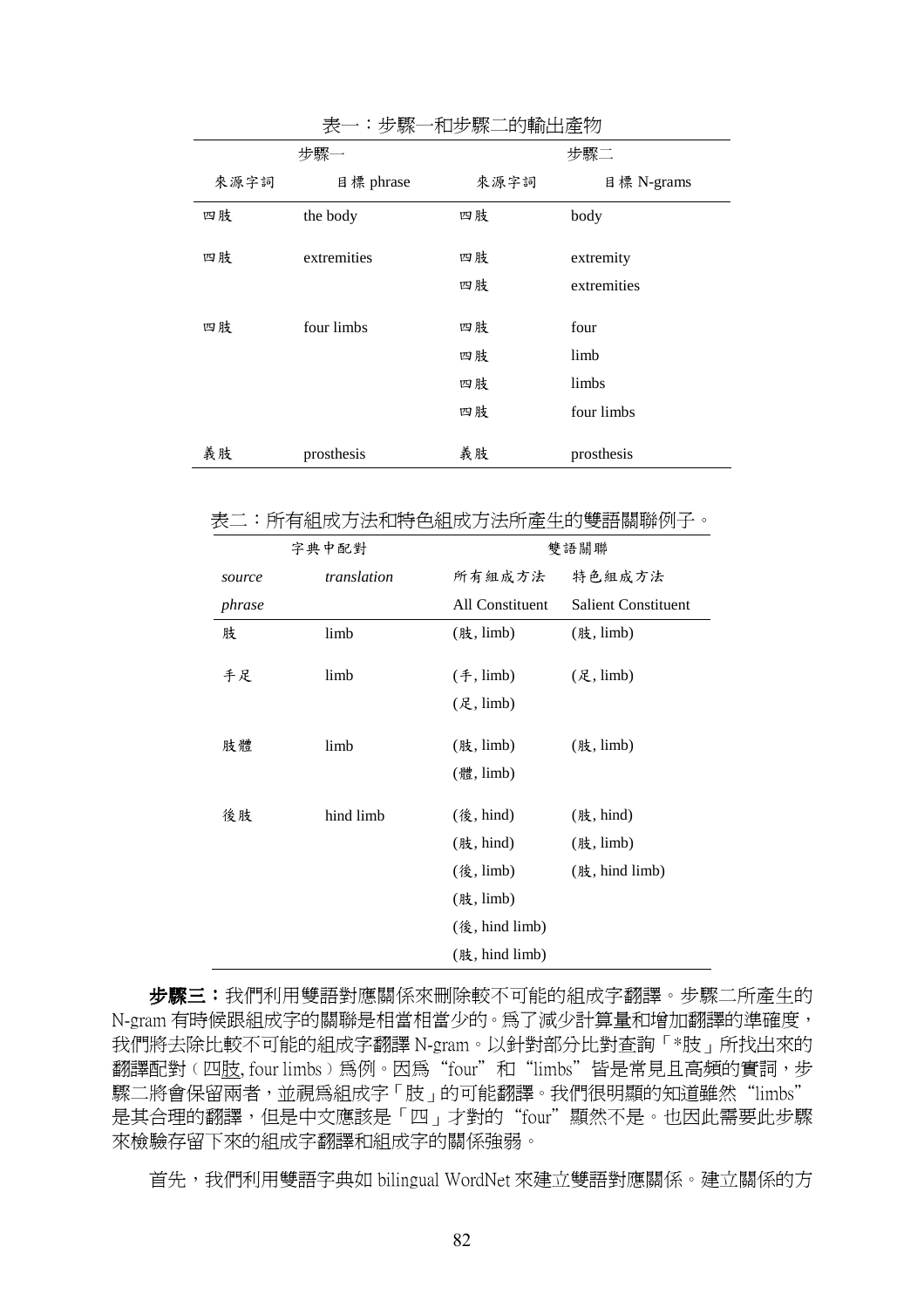式可分為兩種方法—所有組成和特色組成方法。我們詳述如下。

- ▶ 所有組成(all-constituent)方法:針對每一個字典中的翻譯配對<source phrase, translation>, 我們為 source phrase 中的所有組成字和 translation 中的所有 N-gram 建立 起對應關係。也就是說,一旦一個 source phrase 中的組成字和 translation 中的 N-gram 有共同出現過,他們之間就會有一個連結。以字典中的<"後肢", "hind limb"> 為例。「後」和「肢」這兩個構成字將會和"hind limb"的 N-gram 有所連結。我們 會為此配對建立 6 個雙語關聯﹙請參見表二﹚。
- ▶ 特色組成(salient-constituent)方法:相較於上述方法,此方法只會為 source phrase 中的特色組成字和 translation 的 N-gram 建立關聯。一個 source phrase 中的組成字是 特色組成字如果此組成字和 translation 是最有相關的。嚴謹的來說, 針對字典中配 對<source phrase, translation>,特色組成字 <sup>c</sup>\*是利用下面的公式而得

 $(c, translation)$  $(c)$  + Count (translation) arg max  $Dice(c, translation) = \arg max \frac{2 \cdot Count(c, translation)}{2}$ *Count c Count translation*  $Dice(c, translation) = \arg \max \frac{2 \cdot Count(c, translation)}{2 \cdot f}$  $\sum_{c}$  *c c c c c c c c <i>c c c c <i>c c c <i>c c c c c d nt*(*c*) +  $=\arg \max \frac{2}{\log \frac{1}{2}}$ 

其中 c 代表 source phrase 中的組成字,而 Count (• )代表字典內的頻率。以< "後 肢", "hind limb">為例。我們比較 Dice("後", "hind limb") 和 Dice("肢", "hind limb") 來 決 定 特 色 組 成 字 。 因 為 Count(" 後 " , "hind limb") 和 Count( "肢", "hind limb")為 1 且「後」、「肢」、和"hind limb"發生次數個別為 1073、201、1,因此擁有較高 Dice 值的「肢」被選為「後肢」的特色組成字,進而 註冊雙語關聯("肢", "hind")、("肢", "limb")、和("肢", "hind limb")(可 參見表二﹚。我們可以知道特色組成方法所產生的雙語關聯將是所有組成方法所產 生的子集合。

一旦建立起字典的雙語關聯,我們將可以刪除沒出現在關聯內的組成字和其上一步 驟產生的 N-gram 配對。舉例來說,針對組成字「肢」所找到的翻譯配對(四肢, four limbs) 及步驟二所允許的 N-gram﹙四肢, four﹚將在步驟三中被去除。因為組成字和其 N-gram 配對﹙肢, four﹚沒在表二中出現。在實作上,我們首先利用所有組成方法來去除翻譯候 選且保存高召回率。如果存留下來的組成字翻譯候選仍是超過門檻値(threshold), 我們 再使用特色組成方法來更積極作刪除以達到高準度。另外,這些雙語關聯也用作軟限制 ﹙soft constraint﹚而其頻率則當成是下一步驟排序的特徵﹙feature﹚。

 步驟四:我們利用圖一的演算法來組合出並排列未知詞的翻譯候選。首先我們為未 知詞 $O$ 的每一個組成字 $c$ 從雙語翻譯對應  $TE$ 中抽取出其翻譯  $SubTrans$ (利用上述步驟 一到三)。SubTrans 是一個 list 其元素像(source word, target N-gram),其中 source word 包含了 O 的組成字。然後﹙圖一步驟 1b﹚,我們使用雙向條件機率﹙bidirectional conditional probabilities﹚來測量組成字和其翻譯的雙語關聯度,並將這樣的資訊紀錄在相對應的字 層級( character-level )位置上。*CandList* 內的元素將像(*c*, source word, target N-gram), P(target N-gramlc) • P (dtarget N-gram))。其中雙向條件機率 P(target N-gramlc)和 P(dtarget N-gram) 則是由字層級﹙character-level﹚對應的平行語料﹙parallel corpus﹚訓練而來。以未知詞 「上肢」為例。我們首先爲組成字「上」和「肢」取得 SubTrans{( "上訴", "appeal"), ("上策","policy"), …, ("上段","upper")}和{("四肢", "limb"), ("四肢", "limbs"), …, ("義肢", "prosthesis")}。然後我們計算組成字和其 N-gram 的對應強 度並將這些資訊紀錄在 CandList 中 (可參考表三)。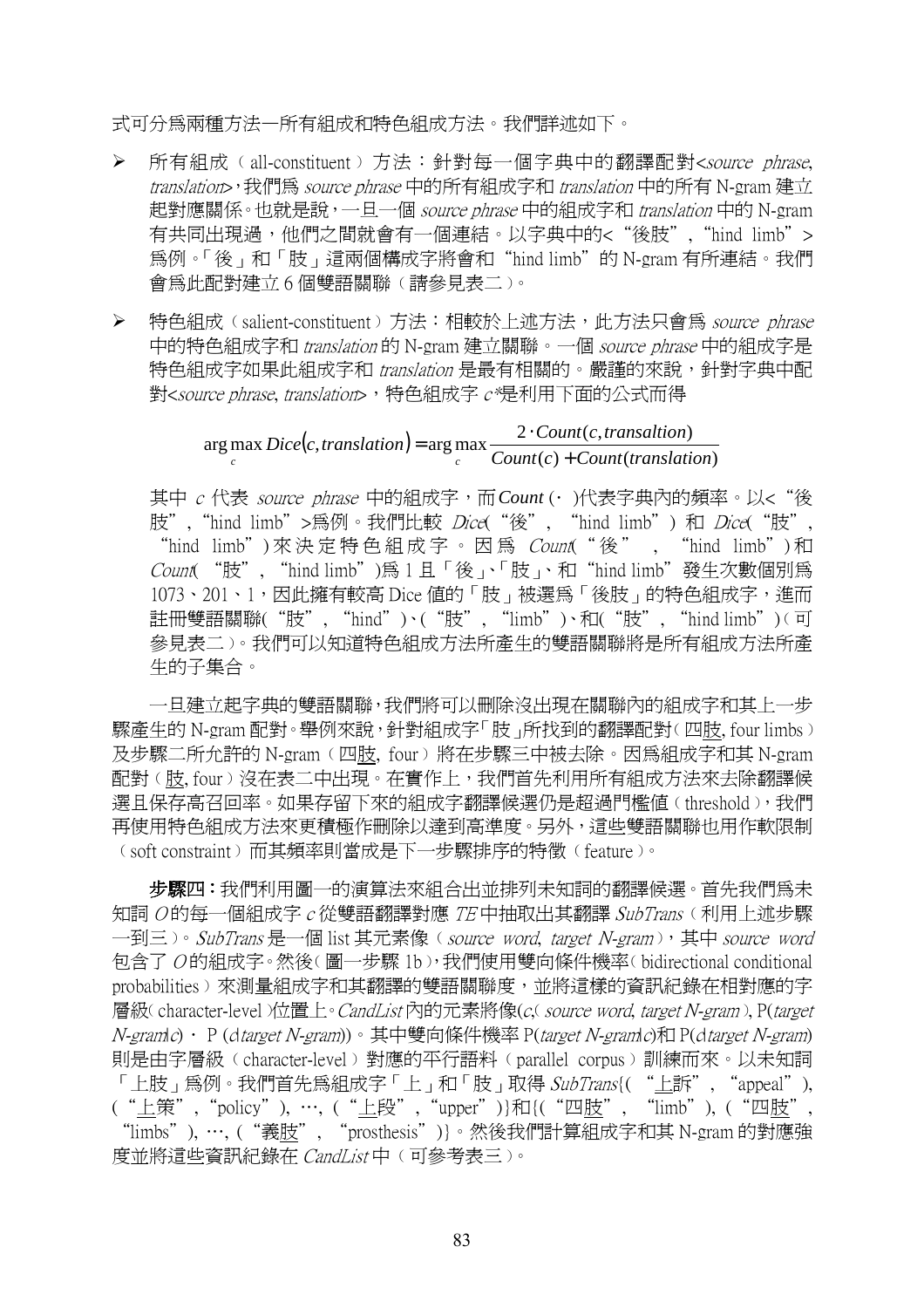

圖一:組合並排列未知詞之翻譯候選

| CandList    | $\boldsymbol{c}$ | source | target     | $P(target N-gram c) \cdot P(c target N-gram)$ |                    |
|-------------|------------------|--------|------------|-----------------------------------------------|--------------------|
|             |                  | word   | $N$ -gram  |                                               |                    |
|             | 上                | 上訴     | appeal     | $5 \times 10^{-5}$<br>$\cdot$                 | 0.17               |
| CandList[1] | 上                | 上策     | policy     | $1.2 \times 10^{-7}$<br>$\ddot{\phantom{0}}$  | $1 \times 10^{-9}$ |
|             | 上                | 上段     | upper      | 0.02<br>$\bullet$                             | 0.56               |
|             |                  |        |            |                                               |                    |
|             | 肢                | 四肢     | limb       | 0.05<br>$\bullet$                             | 0.01               |
| CandList[2] | 肢                | 四肢     | limbs      | 0.05<br>$\bullet$                             | 0.01               |
|             | 肢                | 義肢     | prosthesis | 0.004<br>$\bullet$                            | 0.12               |

表三:針對未知詞「上肢」的 CandList 樣本

 一旦我們有組成字的翻譯,我們便可產生未知詞翻譯候選。雖然未知詞的翻譯範圍 遠小於翻譯一整個句子。翻譯的重組﹙re-ordering﹚仍是有可能發生。例如,「調」和「氣」 的個別翻譯是"adjustment"和"air", 「調氣」的翻譯則是倒置成"air adjustment"。 也因此,全順接﹙straight﹚和全反接﹙inverted﹚的情況都會被考慮。在圖一步驟 3 中, Straight 和 Inverted 會接續的涵蓋未知詞的組成字:邊收集組成字翻譯邊累乘翻譯的機 率。每一個組合而成的翻譯候選 TransCand 的字詞翻譯分數是由雙向條件機率的乘績來 推估。計算方式如下:

$$
P_{trans} = \log \left| \prod_{c_i \in o} p(c_i \mid target \mid N - gram_{ij}) \cdot P(target \mid N - gram_{ij} \mid c_i) \right|
$$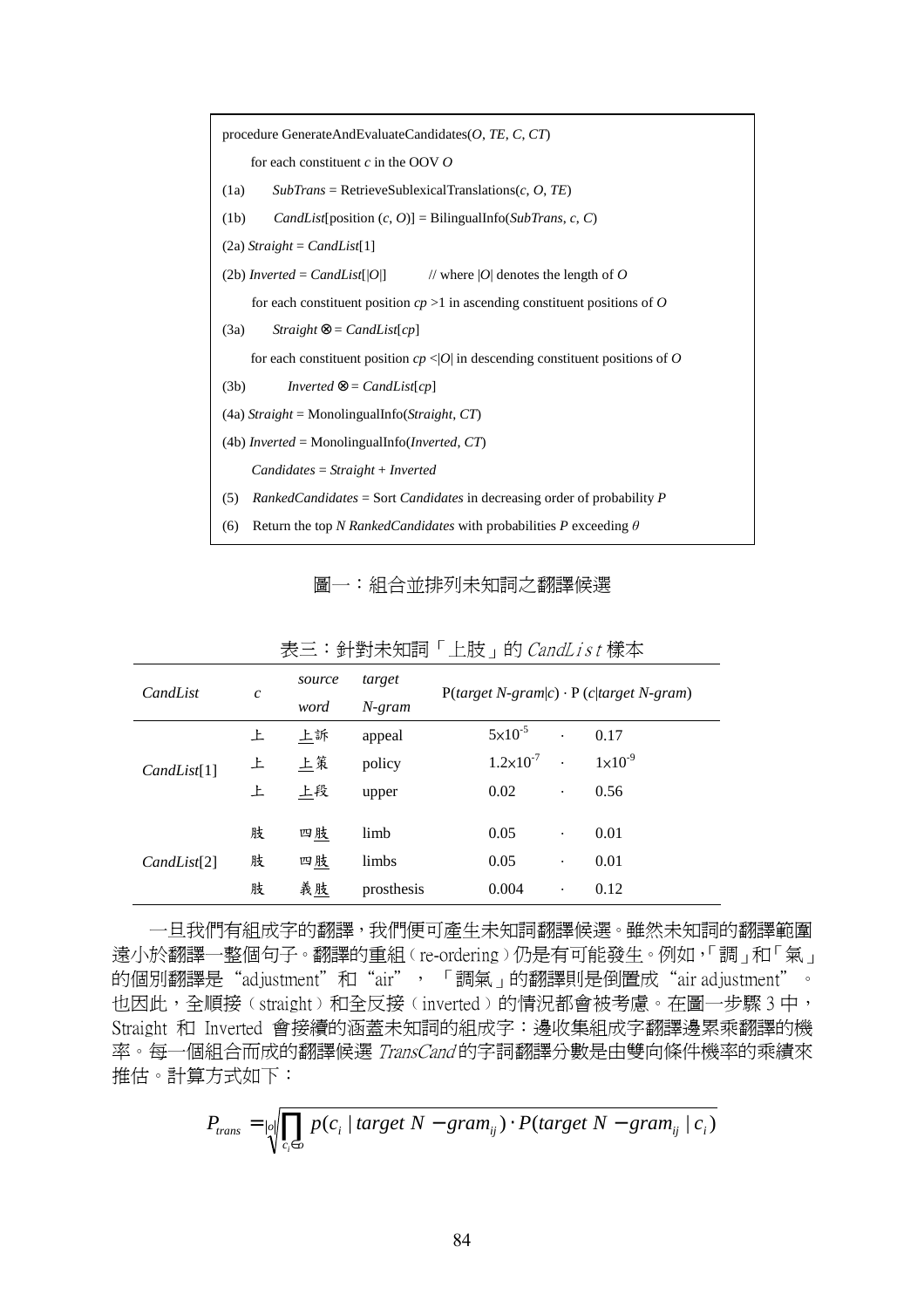其中 $c_i$ 代表未知詞的組成字而 target N-gram<sub>ii</sub>代表  $c_i$ 其中一個組成 TransCand 的翻譯。以 未知詞「上肢」之組成字翻譯("上", ("上段", "upper"), 0.02 · 0.56)和("肢" ("四肢", "limb"), 0.05 ∙ 0.01)為例。我們會產生一個全順接的翻譯候選("上肢", "upper limb",  $((0.02 \cdot 0.56)(0.05 \cdot 0.01))^{\frac{1}{2}}$  )和一個全反接的("上肢", "limb upper",  $\left( (0.02\cdot 0.56)(0.05\cdot 0.01) \right)^\frac{1}{2})$ 。

除了利用雙語資訊外,我們也利用了單語資訊來檢測翻譯候選。每一個翻譯候選的 Mutual Information (MI) 值將會利用下式計算出來。

$$
MI(w_1, w_2) = \log_2\left(\frac{\Pr(w_1, w_2)}{\Pr(w_1)\Pr(w_2)}\right)
$$

其中 w<sub>1</sub>和 w<sub>2</sub>是 TransCand 中的 bigram。對於 MI 值超過門檻値的翻譯候選我們將會算出 目標語言的語言模型機率 Prum(TransCand)並將其乘在字詞翻譯機率上如下式(以得到評 量翻譯候選的分數)

 $Score(TransCand) = P_{trans}(TransCand)^{\lambda_i} \cdot P_{TLM}(TransCand)^{\lambda_2}$ 

其中  $\lambda_i$ 是特徵權重值而  $\sum \lambda_i$  等於 1。 PπM 用來幫助辨識組合的翻譯候選的流暢度 ﹙fluency﹚。

演算法最後回傳前 N 個 Score 值超過門檻值 θ 的翻譯候選。這些候選將被當作是 可能的未知詞翻譯。發動未知詞模組的門檻值 θ 和 N 將會利用發展中資料來尋找。

## 2. 重述模組

重述模組的目標在於將系統未收錄的未知詞轉換成意思相近或同義的系統已知詞 ﹙in-vocabulary﹚。再藉由已知詞來取得對應未知詞的翻譯。以未知詞「中餐」為例。我 們首先將其轉換成翻譯系統收錄並相似或同義的詞「午餐」、「午飯」等,再排序這些詞 的翻譯當作是「中餐」的翻譯候選。

 我們可以利用手工編撰辭典﹙thesaurus﹚或是機器學習﹙machine learning﹚技術來重 述未知詞。手工編撰的資源如同義詞詞林或是 Sinica BOW ﹙Bilingual Ontology WordNet﹚ 可加以利用。同義詞詞林可以直接提供高準度的未知詞同義字,而 Sinica BOW 則可利 用翻譯相同或是沂似來提供未知詞的重述。利用翻譯的重述,文獻上將其稱爲依賴第二 語言(此例爲英文〉的字詞層級(lexical-level)重述。舉例來說。在一個雙語字典或是 漢英字典裡面,如果收錄翻譯條目("中餐", "lunch"〉和("午餐", "lunch"〉, 我們將可以知道「中餐」和「午餐」同屬一個翻譯,在某些情境下同義,可互換,互為 重述。仰賴第二語言的重述,其來源不一定是高準度的人工編撰辭典,也可能是高涵蓋 率的自動字詞對應﹙word alignment﹚結果﹙其訓練資料通常是做好句子對應的平行語料, 如 Marton 等人﹚,亦或是混合高準度的字典和高涵蓋率的自動對應。

機器學習技術如分布相似法(distributional similarity)或是最大熵值法(maximum entropy)可推敲習得並排序未知詞的可能相似詞或是同義字。詳細地說,我們利用大量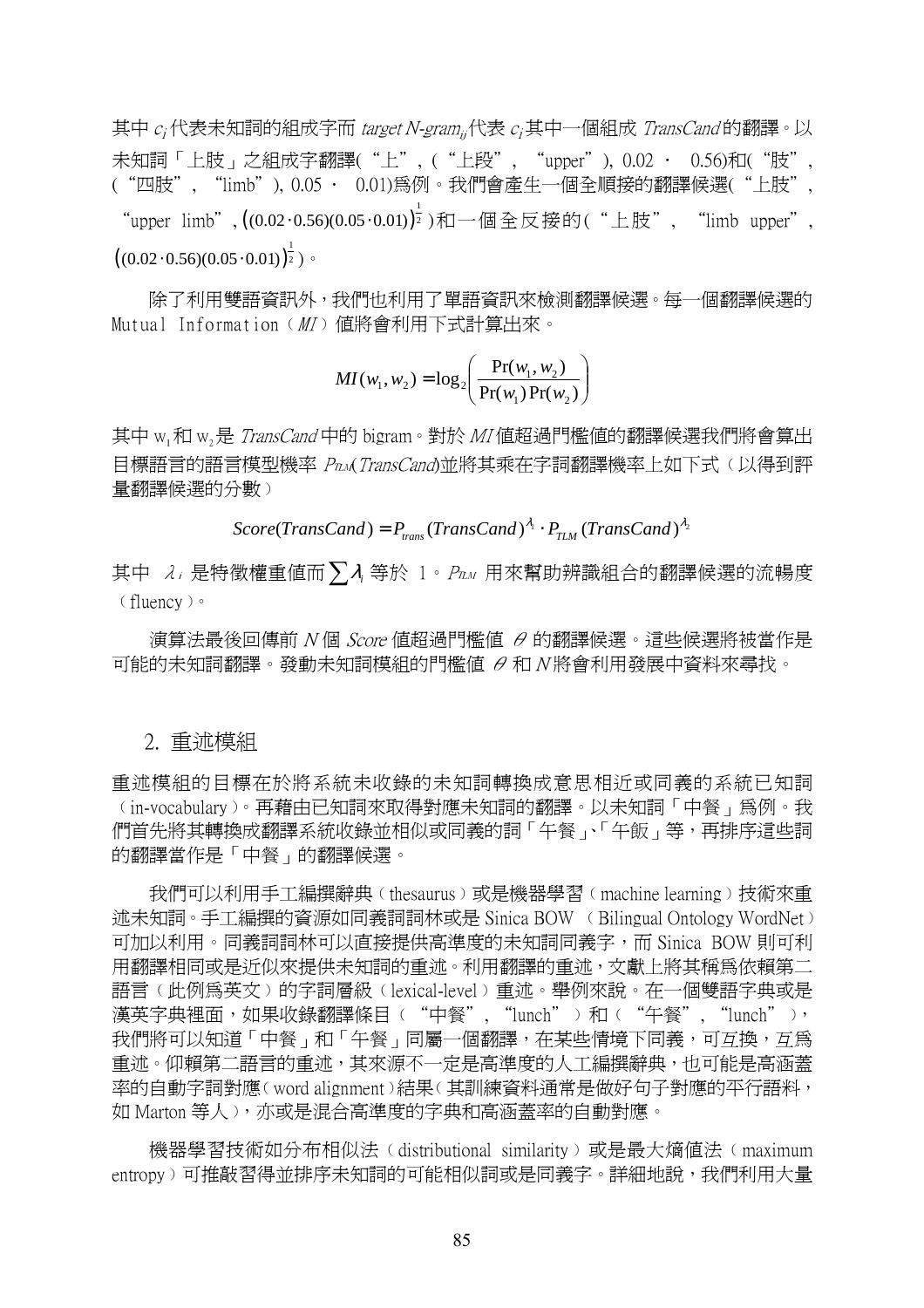中文語料(如 Chinese Gigawords)中各字詞的前後文字(context words) 來分析哪些文字 附近的字詞非常接近。前後文字接近的字詞則可以視為互為重述。例如:互為重述的兩 詞「中餐」和「午餐」前後皆常出現「吃」和「享用」。在實作面上,模組可將重述詞 限制在高頻且出現雙語語料中的數千個中文詞,以減少計算量。另外,為了避免資料稀 疏(data sparseness)問題,也許可以考慮字詞的類別而不是字的本身。手工辭典包含分 類訊息如 Sinica BOW 或 E-HowNet 或是利用單語或雙語之自動字詞分類技術如﹙Och 1999﹚,將可提供類別資訊。

相較於上述互爲對等的重述,Mirkin 等人在 2009 年利用推演規則(entailment rule) 來重述未知詞。所謂的推演規則是:如果 A 可以推演出 B,那麼 B 就是 A 較為一般的 詞語。也就是說 A 是比較特定﹙specific﹚的詞,而 B 則比較一般﹙general﹚。舉例來說。 未知詞"skyscraper"可以推演出"building",那麼我們就可以利用"building"的翻譯 來翻譯"skyscraper"。Mirkin 等人運用 WordNet 的上、下位詞資訊來取得推演規則﹙其 重述的過程仍是有包含對等重述,利用的是 WordNet 的同義詞群組﹙synset﹚﹚。實驗結 果顯示「重沭後的未知詞,有助於產生讀者更易了解原文的翻譯,潛在地,對於後處理 編輯(post-editing)有所幫助」。

(二) 落單字翻譯模組

當一個單字無法與週遭字詞結合成連續片段時,我們說此單字落單存在,無法型成片 語。對於這樣的落單字,片語式機器翻譯系統很難利用它前後字詞搭配解歧的優勢,為 其找出適當正確的翻譯。此模組架構在現有的片語式機器翻譯系統之上,以預處理 ﹙pre-processing﹚的方式為落單字解歧﹙減少、限定翻譯候選﹚,以避免片語式系統以 受限的語言模型單獨翻譯落單字。

|  | (1) 藉由單語語料取得數學統計上可信的搭配詞                   |
|--|-------------------------------------------|
|  | (2) 從翻譯表中推衍出跳躍式 bigram 配對( skipped bigram |
|  | pair)                                     |
|  | (3) 輸出上述產物                                |

#### 圖二:解歧階段之前處理

圖二顯示該階段之前處理步驟。我們首先利用(Smadja, 1993)的方法從大量的單 語語料庫(如:Chinese Gigawords)中抽取搭配詞。Smadia 的方法留意兩個單字是否 常常一起出現、是否在某種距離下常常一起出現。舉例來說。從語料庫中我們可以發現 「起、「作用」常常距離一,因為來著形容詞(如:「起 極大 作用 、「起 承先啓後 作 用」),也常常距離二,因為多了副詞「了」(如:「起 了 極大 作用」、「起 了 正面的 作 用」。經過 Smadja 方法中的 MI 值、距離標準差、還有變異數的過濾篩選後,我們將所 留下來的字詞搭配視為數學統計上可信的搭配詞。

有了單語搭配詞後,我們還需要搭配詞的翻譯。在不增加雙語訓練資料的前提下, 我們利用底層﹙underlying﹚片語式機器翻譯系統如 Moses 從平行語料中產生的翻譯表 ﹙phrase table﹚來推演出搭配詞翻譯。Moses 首先利用 GIZA++來作字詞對應﹙word alignment﹚,接下來套用 grow-diag-final 的演算法來合併 GIZA++雙向的字詞對應結果。 這樣產生的翻譯內容如集合{("起 正面作用","play a positive role"), ("起 正 面作用", "have a positive effect"), …, ("早起", "get up early"), ("起得很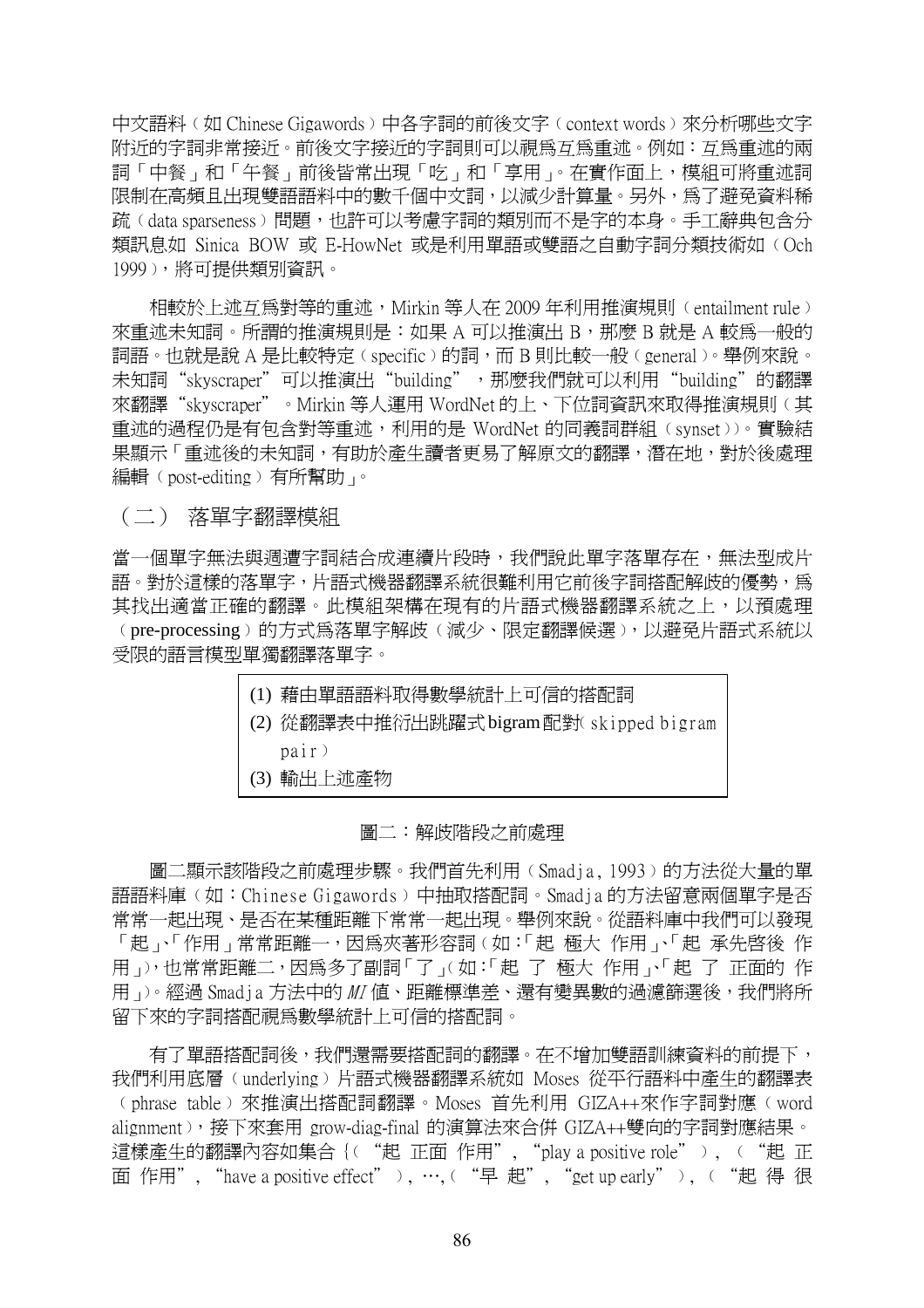早", "get up very early" ), …  $\}$ 。

 為了解歧落單字—它與前後字合成的片段未見於翻譯表中,我們將在翻譯表的翻譯 配對中跳躍的選取來源語的字詞,並利用翻譯表中字詞對應結果來選擇這些字詞在目標 語的翻譯。以翻譯配對("起 正面 作用", "play a positive role"〉和("起 得 很 早", "get up very early"﹚為例。注意:字詞配對以反白還有下底線來呈現。如果我們 跳躍的選擇「起」和「作用」,我們可以得到翻譯配對("起 … 作用", "play … role");如果我們跳躍的選擇「起」和「早」,我們可以得到翻譯配對("起 … 早", "get up … early" )。我們將這樣跳躍取得的翻譯配對稱作跳躍式 bigram 配對,因為在 中文端限制兩個字詞。

 在執行時,我們首先在句子的固定範圍﹙window size﹚內尋找落單字的搭配詞。利 用較為可能的搭配詞來限定落單字的翻譯候選。例如在句子「我國警方有效打擊青少年 國際犯罪」的落單字「打擊」有其名詞搭配詞「警方」、「犯罪」,形容詞搭配「國際」。 利用這些搭配詞的對應翻譯如("警方…打擊", "the police … fight" )、("打擊…犯 罪", "fight … crimes"﹚可抽取出落單字的翻譯候選 fight。以降低或直接排除「打擊」 在該上下文中較不可能的翻譯如 bat 和 batting 的排序。同樣地,「起」可以分別利用「早」 和「作用」解歧成"get up"、"play"和"have"。

三、實驗設定

目前實驗專注在未知詞組合字翻譯模組上,未來也會涵蓋其他如落單字解歧模組的實驗 分析。在此章節中,我們首先介紹底層的(underlying)機器翻譯系統 Moses 和我們如何 將翻譯候選加入此系統(章節 3.1)。再來,我們敘述實驗中會用到的資料,包含訓練還 有發展資料。章節 3.3 則是敘述我們如何根據發展中資料來更改查詢方式以取得未知詞 翻譯候選。最後,我們描述微調與設定系統參數的過程。

(一)底層片語式機器翻譯系統

我們所提出的未知詞組合字模組只針對未知詞提供翻譯候選,因此必須架構再現有的翻 譯系統上。在實驗時,我們選用目前先進表現優異的片語式機器翻譯系統 Moses (Koehn 等人 2007)作為我們的底層翻譯系統。Moses 提供簡單的 XML 標記語言讓外部模組所 產生的單字或是字詞組的翻譯可以輕鬆被其利用,而不會更改到像是 Moses 內部的翻 譯模組 (translation model)與語言模組 (language model)。

 $(\square)$  資料集 (data sets)

我們使用 Hong Kong Parallel Text (LDC2004T08)和 ISI 中英平行語料(LDC2007T09)來 訓練 Moses 的翻譯模組﹙translation model﹚和重排模組﹙reordering model﹚。這些語料的 中文部分是利用 CKIP 中研院斷詞器﹙Ma 和 Chen, 2003﹚來斷詞。我們使用標準化的設 定來跑 Moses:跑 GIZA++﹙Och 和 Ney, 2003﹚來取得字詞對應、grow-diagonal-final 演算 法(Koehn 等人, 2005)來結合雙向字詞對應結果、和在(Koehn 等人, 2005)內介紹的 方法來抽取雙語對應。至於語言模型﹙language model﹚,我們使用第三版 English Gigaword 中的新華新聞部份﹙LDC2007T07﹚。大約有 800 多萬個句子利用 SRILM 工具﹙Stolcke, 2002﹚來建立 trigram 的語言模型。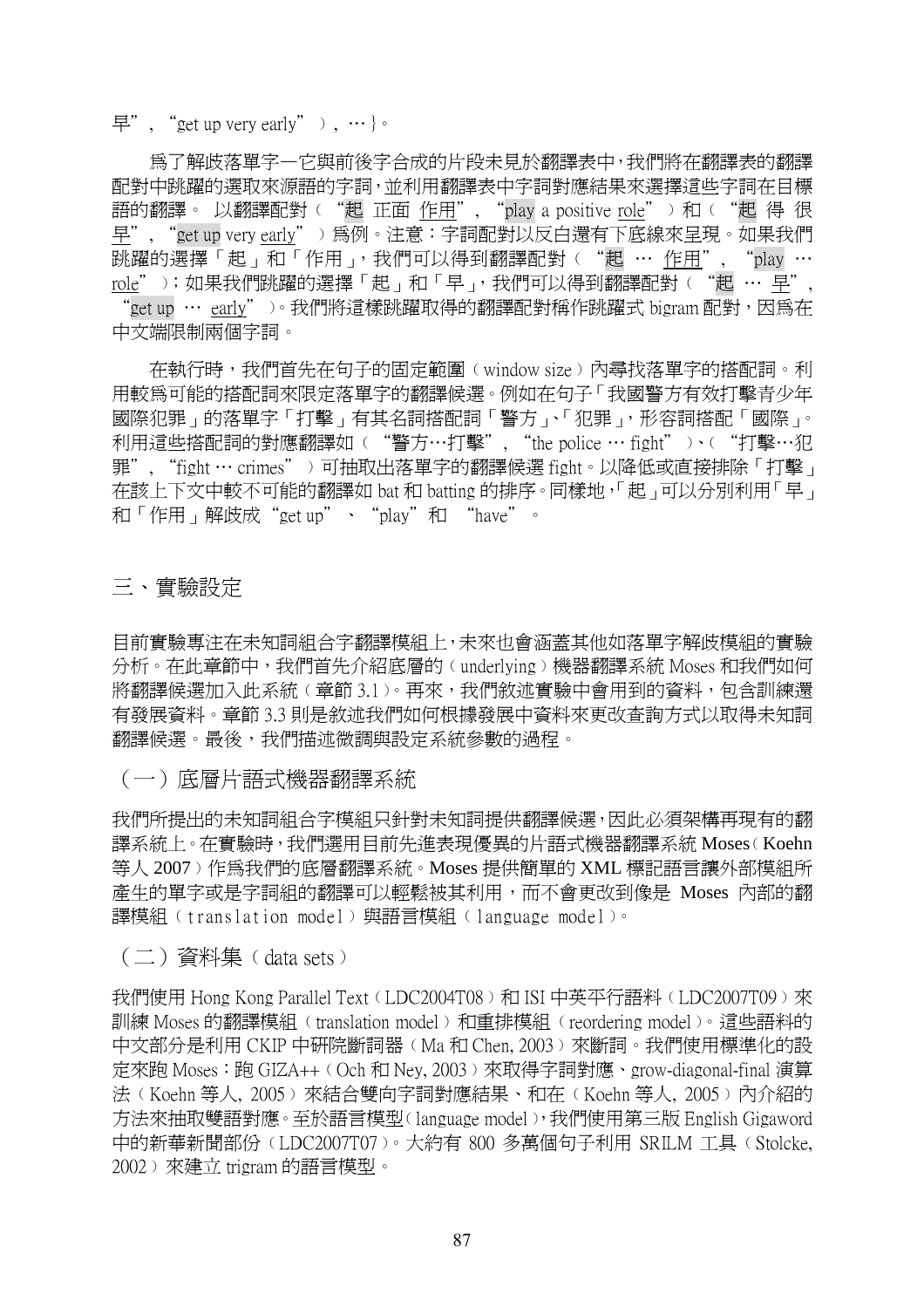另一方面,我們的未知詞組合模組使用 WordNet 3.0﹙Miller 等人, 1990﹚和 Sinica BOW ﹙Huang 等人, 2004﹚來過濾限制組成字的翻譯候選﹙章節 2.1.1﹚。在計算 MI 值上我們 利用第三版 English Gigaword﹙LDC2007T07﹚和 Web 1T fivegram﹙LDC2006T13﹚資料。 我們利用與訓練 Moses 相同的平行語料還有目標語語料來分別計算雙語組成字和目標 語單字機率﹙也就是 bidirectional conditional probabilities﹚和目標語流暢度。

#### (三)查詢形式和雙語資源

| 未知詞長度         | 未知詞個數 | 百分比(%) |
|---------------|-------|--------|
| 1             | 56    | 4.4    |
| $\mathcal{L}$ | 683   | 53.7   |
| 3             | 352   | 27.7   |
| 4             | 115   | 9      |
| $5+$          |       | 5.3    |

表四:未知詞長度和個數分析(發展中資料)

我們利用 NIST MT-08 的資料來分析未知詞問題。在這份總共 1,357 句資料中,有 637 個句子有未知詞(共 1,273 個未知詞)。在這些未知詞中,我們將未知詞長度和個數關 係列於表四。在後續實驗中,我們專注在幫助佔超過一半比例的雙字(two-character) 未知詞尋找組合式翻譯候選。為了更進一步分析未知詞的類型、查詢組合字翻譯的形 式、適合杳詢的雙語資料,我們隨機抽取 100 個句含有(至少一個)二字(two-character) 未知詞的句子。表五成列出我們人工針對這 100 句中的未知詞所作的未知詞類型分析。 我們在作分析時,會手動的將未知詞的翻譯從 NIST MT-08 的對應參考翻譯(reference translation﹚中標示出來。就像是圖六中包含有「上肢」未知詞的例句。我們的組合字翻 譯模組是特別設計來處理表五中佔了四分之一強的 combination forms 未知詞。詳細資料 可參考表五。

| 未知詞型別                      | 未知詞型別之定義                                                                 | 例子                                 | 未知詞<br>個數 |
|----------------------------|--------------------------------------------------------------------------|------------------------------------|-----------|
| Order Variants             | Sequence of characters reversed without<br>changing the original meaning | 療治(治療) (treat)                     |           |
|                            |                                                                          |                                    |           |
| Writing<br><i>Variants</i> | simplified<br>between<br>Replacement<br>traditional Chinese characters   | and $\hat{\otimes}$ 書 (唸書) (study) |           |
| Domain                     | Domain specific terminologies                                            | 勤務 (service support)               |           |
| <i>Specific</i>            |                                                                          | 二傳 (setter)                        |           |

表五:未知詞型別、其定義和例子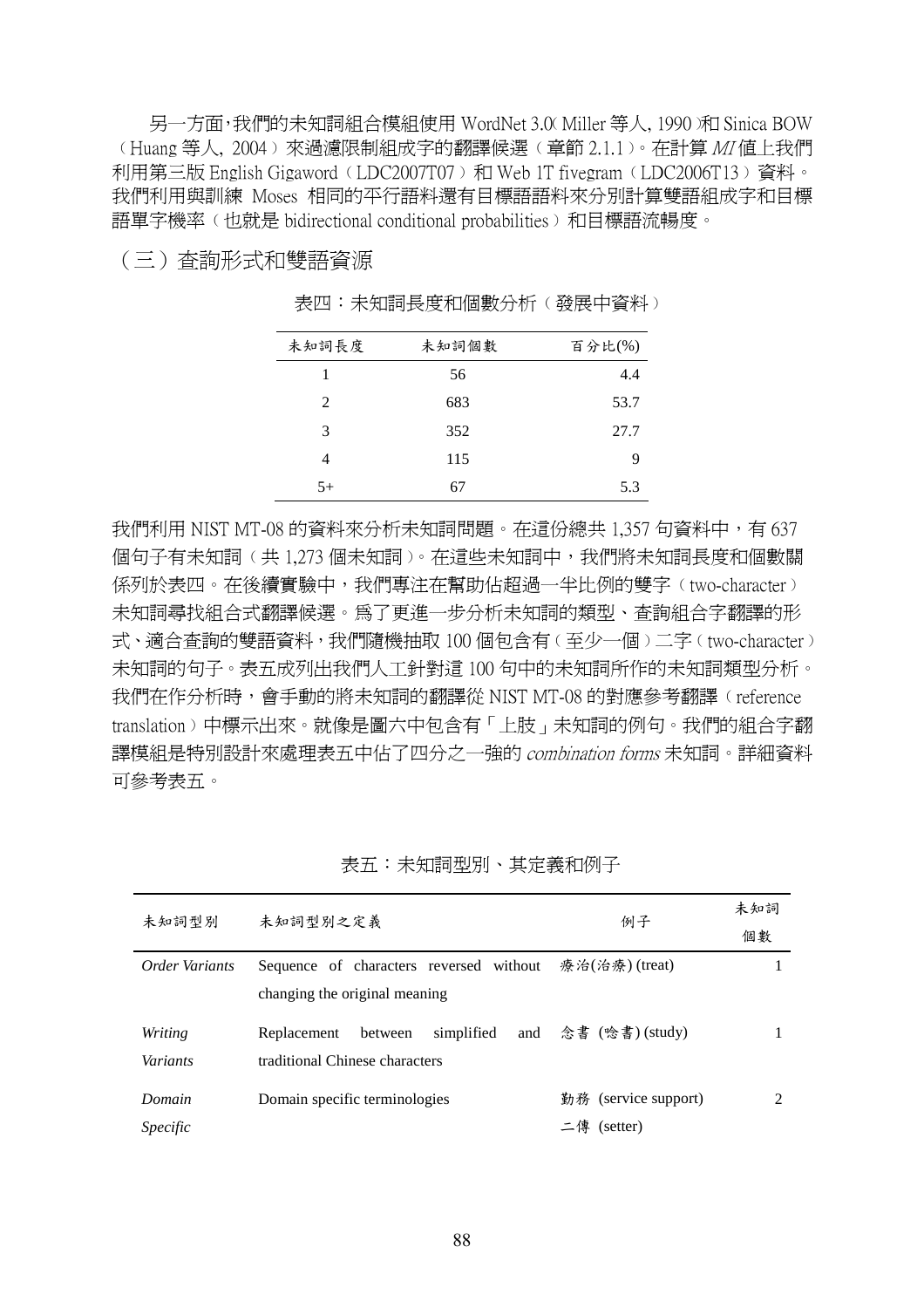| $Word + Suffix$ | Words composed by a content character         | 忙著 (busy)                       | 4  |
|-----------------|-----------------------------------------------|---------------------------------|----|
|                 | (underscored character) and a not translated  | 爐子 (stove)                      |    |
|                 | function character                            |                                 |    |
| <b>Informal</b> | Used in conversation or informal writing      | 看頭 (worth watching)             | 6  |
|                 |                                               | 幹麼 (what)                       |    |
| Old Use         | Words rarely in use now                       | 古稀 (60 years old)               | 8  |
|                 |                                               |                                 |    |
|                 |                                               | 橫流 (all over)                   |    |
| Name Entity     | Name entities could be transliterated such as | 布希 (bush)                       | 12 |
|                 | person, place, and organization               | 膠州 (jiaozhou)                   |    |
| Segmentation    | Words erroneously split by the segmentation   | 領式 (開領式)                        | 16 |
| Error           | system                                        | 會兒(這會兒)                         |    |
| Rare            | Words could be translated by replacing with   | 踐行 (practice)                   | 25 |
| Paraphrase      | its paraphrases                               | 訪談 (interview)                  |    |
| Combination     | Words could be translated by combining        | 上肢 (upper limbs)                | 25 |
| Form            | sublexical translations                       | $\mathcal{H}$ (muscle strength) |    |

直覺上,針對一個雙字未知詞 <sup>c</sup>1c2,有四種下萬用查詢的方式以得到組合字的翻譯。 表六顯示第一種和第二種查詢形式可以找出最多翻譯候選。我們的模組就採用此兩種查 詢形式。以未知詞「上肢」為例。我們將會利用「上\*」和「肢\*」以及「上\*」和「\* 肢」來查詢組合字的翻譯。

 另一方面,在利用上述兩種查詢形式下,我們比較了不同雙語資料尋找組成字翻譯 的有效度。我們比較了下面幾種資料的翻譯擊中率﹙translation hit rate﹚:林語堂的漢英 字典(http://humanum.arts.cuhk.edu.hk/Lexis/Lindict/)、LDC 翻譯字典(LDC2002L27)、字 層級的翻譯表﹙character-based phrase table﹚、和字詞層級的翻譯表﹙word-based phrase table)。在 25 個 combination forms 未知詞中, 他們的擊中率分別是 0.64、0.68、0.60、0.88。 字詞層級的翻譯表有最高的翻譯擊中率,因此被選為我們查詢組成字翻譯的查詢對象。

|                                               |                | $\sim$ . $\sim$ . The contribution of the contribution of the contribution of the contribution of the contribution of the contribution of the contribution of the contribution of the contribution of the contribution of the con |         |
|-----------------------------------------------|----------------|-----------------------------------------------------------------------------------------------------------------------------------------------------------------------------------------------------------------------------------|---------|
| 查詢形式                                          | 可翻譯的           | 例子                                                                                                                                                                                                                                |         |
|                                               | 未知詞個數          | 未知詞                                                                                                                                                                                                                               | 對應的中文字詞 |
| $c_1$ * $\bar{r}$ $\bar{r}$ $c_2$ * $\bar{r}$ | 17             | 上肢 (upper limbs)                                                                                                                                                                                                                  | (上方 肢體) |
| $c_1$ * + $\bar{x}$ u $c_2$ +                 | 9              | 上肢 (upper limbs)                                                                                                                                                                                                                  | (上方 四肢) |
| $\sqrt{a^*c_1 + b^2c_2^*}$                    | $\mathfrak{D}$ | 震魔 (quake demon)                                                                                                                                                                                                                  | (地震 魔鬼) |
| $\sqrt{a^*c_{1}}$ $\sqrt{a^*c_{2}}$           |                | 鐘體 (bell body)                                                                                                                                                                                                                    | (時鐘 身體) |

表六:針對兩字詞 *c1c2*使用不同查詢形式可翻譯的未知詞個數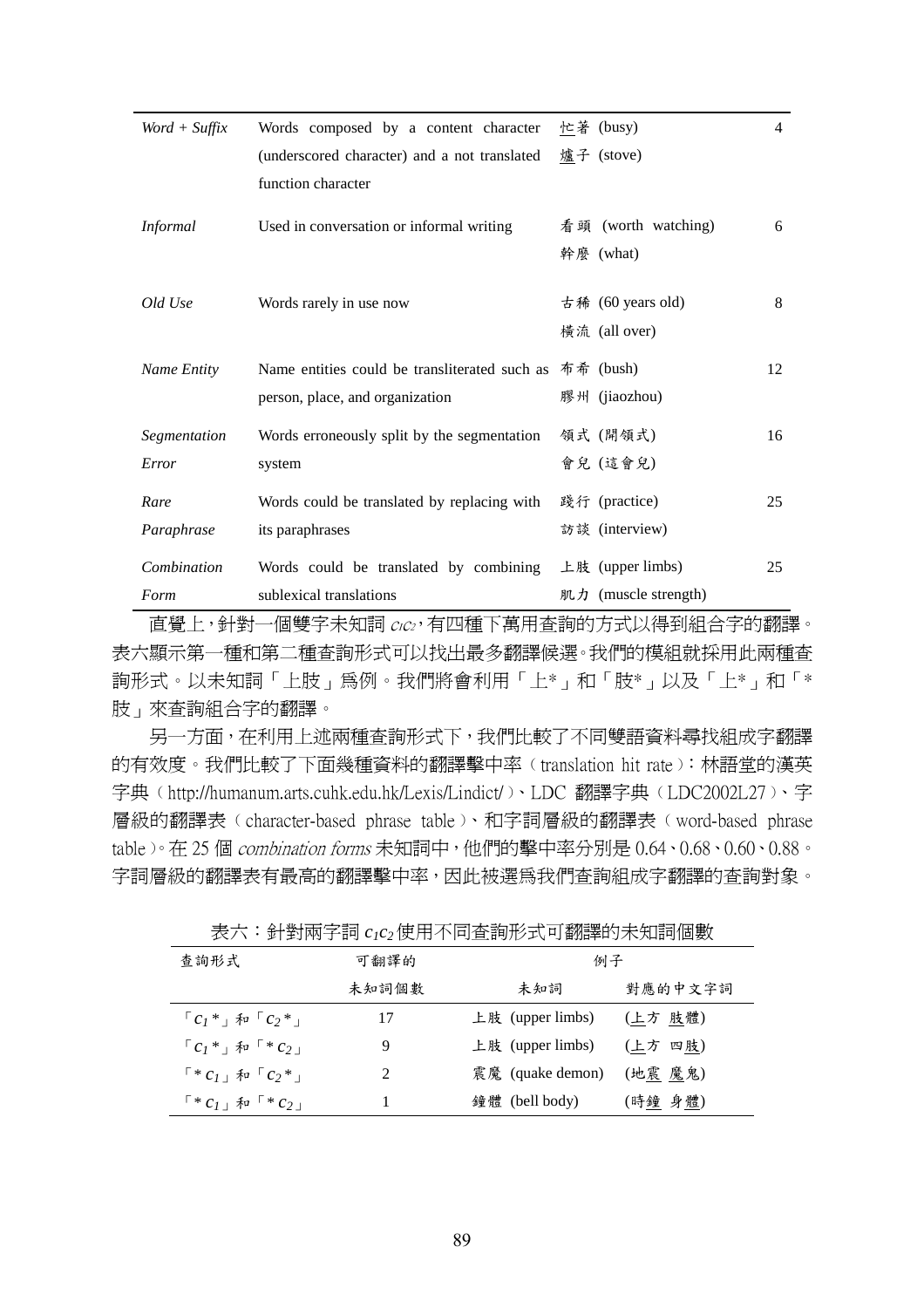#### (四)參數設定

在這章節中,我們利用 50 句的發展資料來微調設定(tune)模組中的兩個參數一回傳的 翻譯候選個數 N 還有被用來踢除較不可能的翻譯候選之門檻值 θ。這 50 句的發展資料 每一句都有至少一個雙字未知詞,並且 25 句中的未知詞是型別 combination forms。

 為了選用一個適當的 N,我們首先觀察那 25 句包含有 combination-form 的未知詞對 於不同 N 值的翻譯表現。在此,翻譯表現是由 Mean Reciprocal Rank (MRR) 來作評估。 MRR 被定義為使用者在系統回傳的翻譯清單中定位第一個正確翻譯所需作的努力。 MRR 介於 0、1 之間,1 又代表正確的翻譯總是在清單的最上頭。表七統整了不同 N的 涵蓋率和 MRR 值。在考量涵蓋率、MRR、和翻譯的時間複雜度﹙time complexity of decoding) 之後,我們將 N 設為 10。

| N  | 在 25 個未知詞中可翻譯的個數 | <b>MRR</b> |  |
|----|------------------|------------|--|
| 5  | 8                | 0.27       |  |
| 10 | 11               | 0.28       |  |
| 20 | 12               | 0.28       |  |
| 40 | 12               | 0.28       |  |

表七:*N* 和 *MRR* 之關係表





門檻值 *θ* 可以用來刪除候選也可以用來決定是否啟動我們的組合字翻譯模組因為 畢竟有些未知詞是不適合用這樣組合方式取得翻譯候選。較高的門檻值代表較少的翻譯 候選,潛在地降低涵蓋率;而較低的門檻值代表較多的翻譯候選,潛在地降低準確度。 為了選用適當的 *θ*,我們將我們模組提供的未知詞翻譯候選用 XML 標記加入底層 Moses 系統,並且檢驗不同 *θ* 所得到的翻譯品質。在此,我們選用 BLEU﹙Papineni 等人, 2002﹚ 來當作翻譯品質的檢定標準。從圖三中可發現,當門檻值大於-8時,相當少的翻譯候選 會被考慮進去,導致翻譯品質並沒有差異太大;但是,當門檻值小於-13 時,有較多雜 訊被考慮成翻譯,在翻譯的分數上就有所減少。我們選用擁有最好翻譯表現的-12 當作 我們的渦濾門檻値(大概在翻譯的進確度和涵蓋率取得平衡)。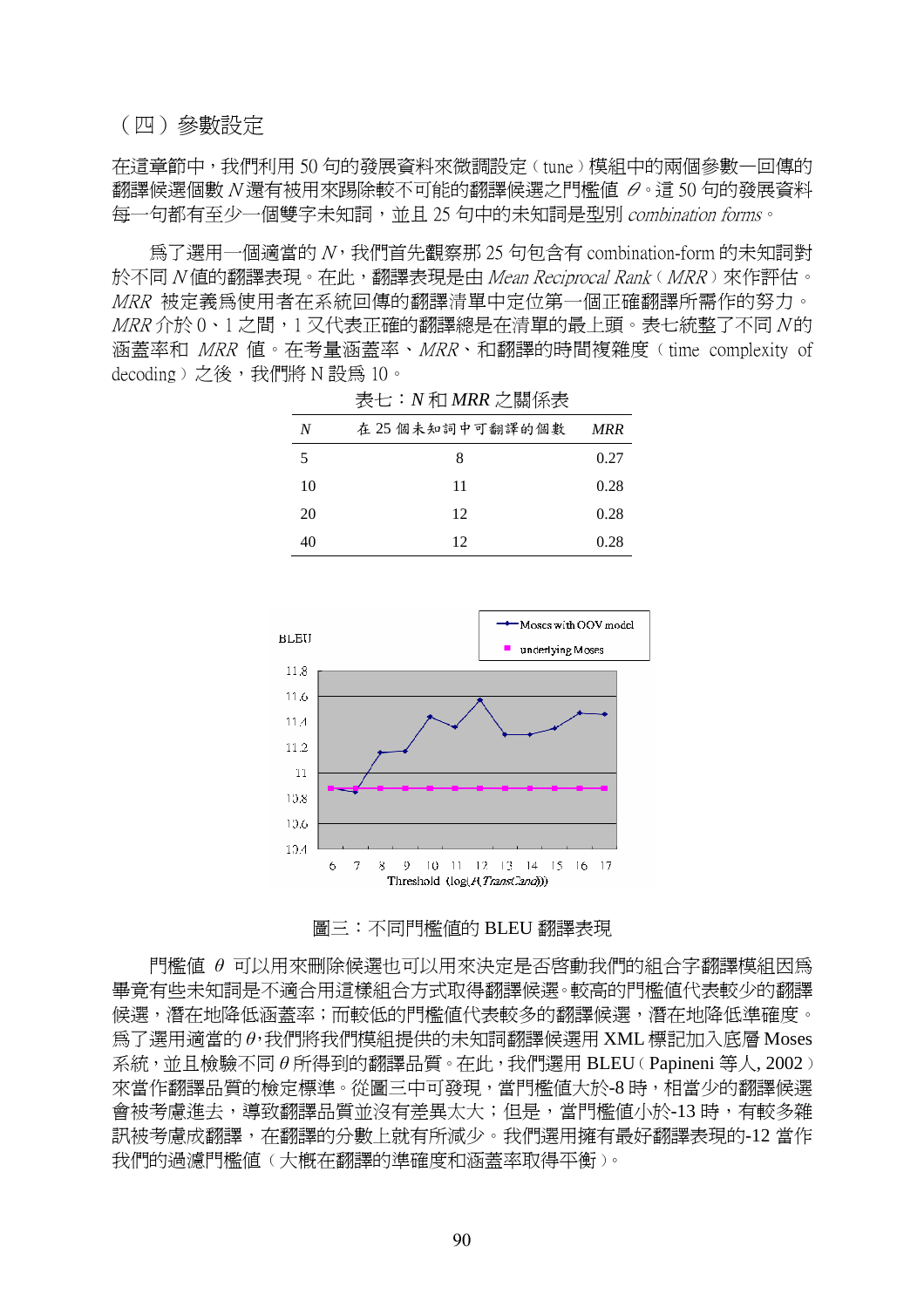#### 四、評估

這一章節我們專注在評量未知詞組合字翻譯模組對片語式系統 Moses 帶來的影響。我 們使用包含有 1,664 句的 NIST MT-06 當作是我們的測試資料。在這份資料中,共有散 佈在 859 句的 933 種未知詞。細部分析顯示測試資料中未知詞個數和未知詞的長度關係 和之前發展中資料是相當類似的:雙字(two-character)詞也佔了所有未知詞的一半。 在這 933 種未知詞中,我們的未知詞模組為 351 句中的 170 種雙字﹙two-character﹚未知 詞產生翻譯候選,進而藉由底層 Moses 產生翻譯。我們系統中的門檻值 θ 決定了我們 系統的應用程度,也就是,θ 被設計來藉由機率的大小稍加檢視組合式的翻譯是否適 合該未知詞。模組所產生的翻譯候選將會利用 XML 標記加入 Moses 中。

表八:系統翻譯表現(句數1,664)

| 翻譯系統         | <b>BLEU</b> | <b>BP</b> | 翻出字詞個數 |
|--------------|-------------|-----------|--------|
| <b>Moses</b> | 21.46       | 0.928     | 41052  |
| <b>CST</b>   | 21.56       | 0.939     | 41707  |
| Fixed        | 21.34       | 0.941     | 41805  |

|                  | 4Xフ L * ラドルTHRIJE手4X-2U ヽ hJ女X フフエノ |           |        |
|------------------|-------------------------------------|-----------|--------|
| 翻譯系統             | <b>BLEU</b>                         | <b>RP</b> | 翻出字詞個數 |
| <b>Moses</b>     | 17.41                               | 0.912     | 10833  |
| CST <sup>-</sup> | 17.83                               | 0.951     | 11583  |

実力: 玄統翻譯実明 / 句動 351)

表八整理出各系統翻譯的表現。雖然底層 Moses 和有加上我們模組的 Moses﹙命名 為系統 CST, 因為 Moses with combined sublexical translations) 在 BLEU 的分數上並沒有 很大的差異,但是 CST 在精簡懲罰(brevity penalty,也就是 BP)上則有明顯的上升, 由此可知,CST 系統所產生出來的翻譯句長和參考翻譯﹙reference translation﹚的長度較 為接近。為了檢驗 CST 系統所多產生的翻譯字詞的確如 BLEU 分數所顯示的一樣—比 底層 Moses 的準確度更好或是至少一樣,我們多比較了 Fixed (表八最後一列)這個系 統。為了說明我們系統得到較高的 BLEU 分數除了因為精簡懲罰較大( 越大越好)以外, 我們所多翻譯出來的字仍維持高正確性,我們將底層 Moses 未翻譯出來的雙字未知詞都 以固定(Fixed)非中文字元帶入,並觀察其翻譯表現。誠如表八,分數下降的 Fixed 系 統代表著即使翻譯長度沂似參考翻譯的長度,沒有翻譯的進度,BLEU 的分數是不會上 升的。也反映出 CST 系統為雙字未知詞產生出不錯的翻譯。

 我們更進一步來檢驗我們系統為 351 句測試句產生未知詞翻譯的 BLEU 表現﹙請見 表九﹚。CST 系統為片語式翻譯系統 Moses 在 BLEU 分數上帶來的提升是數學統計上顯 著的 (statistically significant)。我們使用 Koehn 在 2004 年提到的 bootstrap resampling 方法 來作顯著測試(significance test)。從表九翻譯分數較低(相較表八)顯示:這些句子較 難翻譯,且很有可能是句子中未知詞的關係。另外,CST 系統在這些句子中的 BP 進步 更大,比例﹙relatively﹚成長 4.4%之多。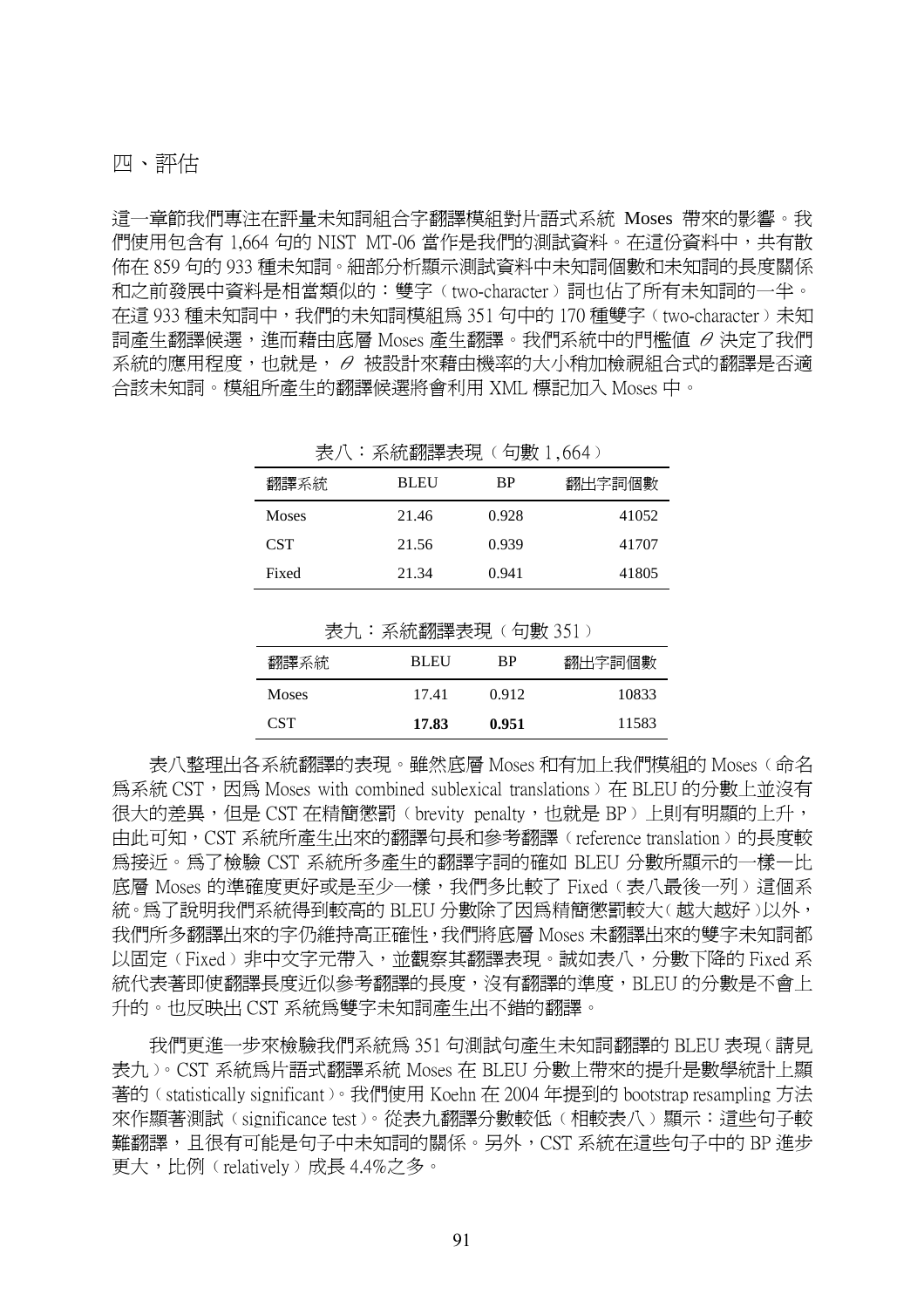總結的說,實驗數據顯示我們的未知詞組合模組可以翻譯部分的未知詞,且不會降 低現存翻譯系統的表現。對於那些我們系統有產生翻譯候選的句子,翻譯表現是大幅的 提升。

### 五、總結與未來展望

在本研究中,我們針對片語式機器翻譯系統的未知詞和落單字提出解決方案。在我們細 部的分析中發現組成字﹙combinational form﹚未知詞的比例不亞於文獻較為重視的可重 述之未知詞比例。另外,片語式機器翻譯系統平均而言會忽略掉 5%以上的落單字翻譯 品質,而落單字又是片語式翻譯系統沒有辦法(翻譯)解歧的對象(得藉助受字數限制 的語言模組來幫忙﹚。這次的實驗我們專注在未知詞組合字翻譯模組的貢獻。此模組包 含利用萬用字元查詢取的組成字翻譯、限制且過濾較不可能的組成字翻譯、組合組成字 翻譯、並藉由單雙語的資訊來排序組合出來的翻譯。我們實驗結果是相當正面的︰架構 在知名的片語式機器翻譯系統 Moses 之上,未知詞組成字翻譯模組產生的翻譯候選清單 很有可能就包含了未知詞的正確翻譯、組合式的翻譯未知詞可以有效地降低精簡懲罰 ﹙brevity penalty﹚、大大提升包含有未知詞句子翻譯的品質。我們的實驗結果也暗示所 謂的中文未知詞在字層級﹙character-level﹚上可能是已知的﹙in-vocabulary﹚。

未來我們也希望我們可以將組合字模組拓展到可以翻譯三字(three-character)詞或 是以上。例如:「國科會」或是「電視台」。然而,我們將會需要字層級的斷詞法。例如: 「國科會」應該被切成「國」﹙national﹚、「科」﹙science﹚、和「會」﹙council﹚,而「電視 台」被切成「電視」﹙television﹚和「台」﹙station﹚。模組中的組成字的解歧也需要加強。 例如:組成字「班」可能代表「航班」﹙flight﹚、「班車」﹙train﹚、「班級」﹙class﹚、和「值 班」(shift)等。除了未知詞本身,我們也許可以利用其上下文來幫忙組成字解歧。另 外,我們也將結合未知詞重述模組(例如:‹Mirkin 等人, 2009﹚和‹Marton 等人, 2009﹚) 以增加翻譯的涵蓋率。最後,雖然我們針對落單字所佔的比例還有各詞性 Moses 系統翻 譯的準確度作了分析並提出屬於動詞和名詞的落單字是片語式機器翻譯的弱項,我們並 沒有實際實驗我們的落單字翻譯模組的效用。未來我們將專注在發展實驗此翻譯模組 上,並考慮合併此論文中提出來的組合字模組、重述模組、和落單字模組。

#### 致謝辭

本研究依經濟部補助財團法人資訊工業策進會「100 年度數位匯流服務開放平台技術研 發計畫」辦理。

#### 參考文獻

Steven Bird, Ewan Klein, and Edward Loper. 2008. Natural language processing in Python. Available online at http://nltk.org/book.html.

Chu-Ren Huang, Ru-Yng Chang, and Shiang-Bin Lee. 2004. Sinica BOW (Bilingual Ontological Wordnet): Integration of Bilingual WordNet and SUMO. In *Proceedings of*